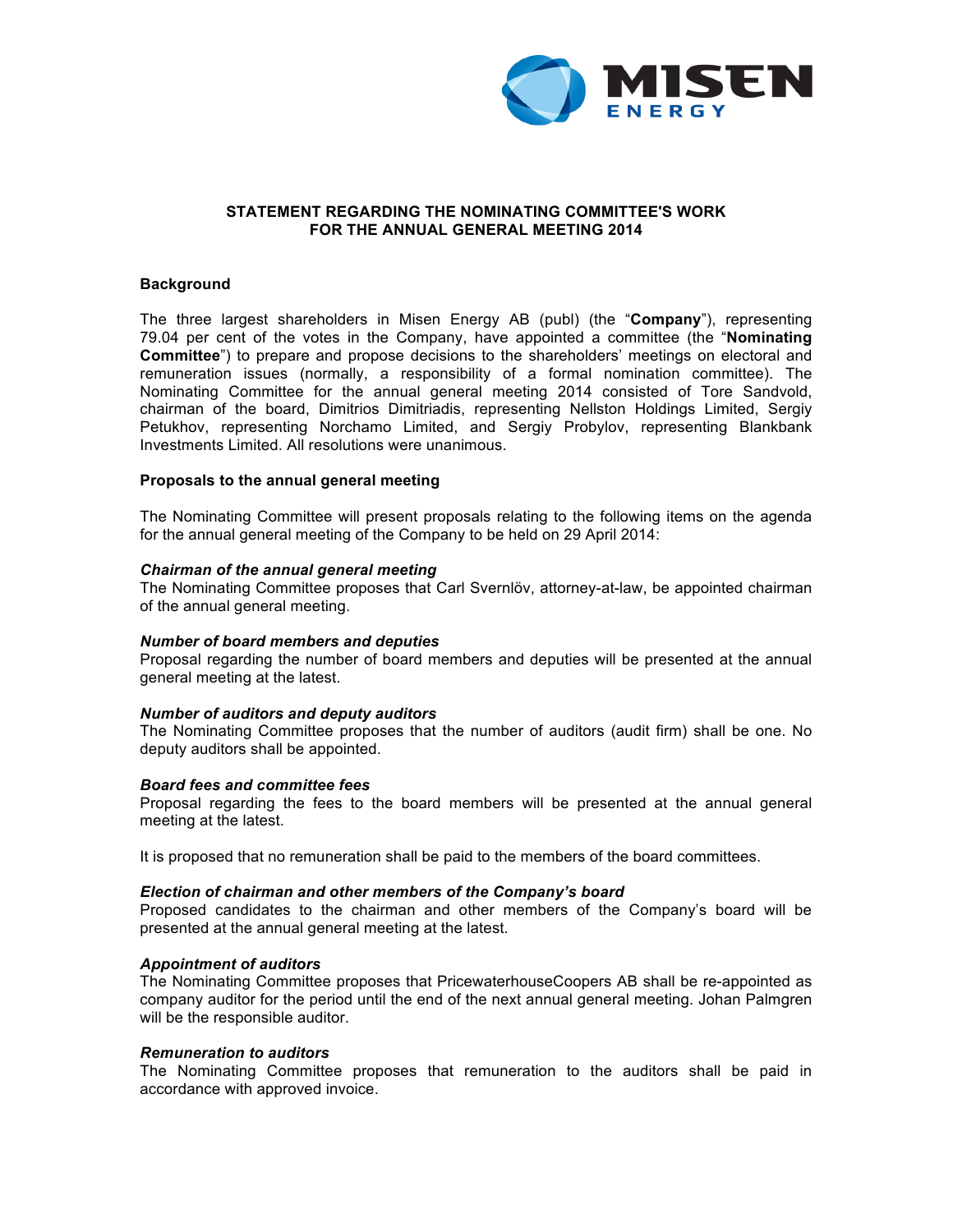## *Establishment of the nomination committee and candidates for the members of the nomination committee*

The Nominating Committee proposes a nomination committee is established for the annual general meeting 2015 and that the following persons be elected as members of the nomination committee acting until a new nomination committee has been established:

- o Tore Sandvold, in his capacity as chairman of the board of directors;
- $\circ$  Dimitrios Dimitriadis, representing the shareholder Nellston Holdings Limited;
- o Sergiy Petukhov, representing the shareholder Norchamo Limited;
- o Sergiy Probylov, representing the shareholder Blankbank Investments Limited.

It is further proposed that Sergiy Probylov is appointed as chairman of the nomination committee.

## *Principles for the nomination committee*

The Nominating Committee proposes that the following principles for the nomination committee are adopted:

# **1. Role of the nomination committee**

- 1.1 The Company shall have a nomination committee with the sole task of preparing and proposing decisions to the shareholders' meetings on electoral and remuneration issues and, where applicable, procedural issues for the appointment of the next nomination committee. The nomination committee is to propose:
	- o the chairman of the annual general meeting;
	- o candidates for the post of chairman and other directors of the board;
	- o fees and other remuneration to each director;
	- o fees to members of committees within the board;
	- $\circ$  election and remuneration of the Company auditor;
	- o candidates for the members of the nomination committee; and
	- o principles for the nomination committee.
- 1.2 Regardless of how they have been appointed, the members of the nomination committee are to promote the interests of all shareholders of the Company.

## **2. Members of the nomination committee**

- 2.1 The nomination committee shall consist of four members, of whom three shall be representatives of the Company's largest shareholders and the fourth shall be the chairman of the board.
- 2.2 The annual general meeting shall appoint the members of the following year's nomination committee.
- 2.3 Unless otherwise agreed between the members, the chairman of the nomination committee shall be the representative of the largest shareholder. The chairman of the board shall never be the chairman of the nomination committee.
- 2.4 If a shareholder who is represented on the nomination committee ceases to be one of the Company's three largest shareholders during the year, the member appointed to represent such shareholder shall resign from the nomination committee. Instead, a new shareholder among the three largest shareholders shall be entitled to independently and in its sole discretion appoint a member of the nomination committee. However, no marginal changes in shareholding and no changes in shareholding which occur later than three months prior to the annual general meeting shall lead to a change in the composition of the nomination committee, unless there are exceptional reasons.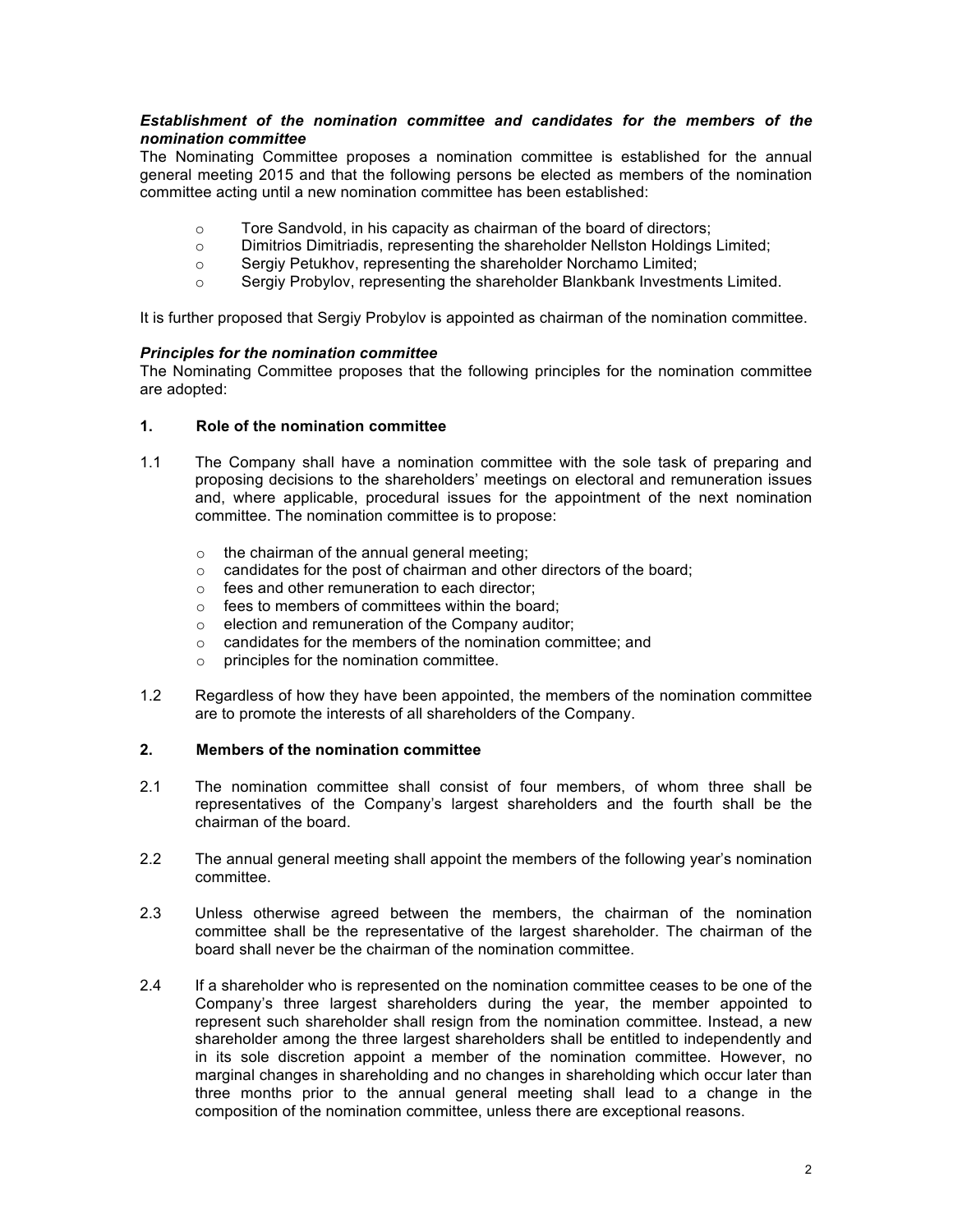2.5 If a member of the nomination committee resigns before the nomination committee has completed its assignment, for reasons other than set out in item 2.4, the shareholder who is represented by such member shall be entitled to independently and in its sole discretion appoint a replacement member. If the chairman of the board resigns from the board, his/her successor shall replace the chairman of the board also on the nomination committee.

## **3. Announcement of the nomination committee members**

- 3.1 The chairman of the board shall ensure that the names of the members of the nomination committee, together with the names of the shareholders they are representing, are announced on the Company's website no later than six months before the annual general meeting.
- 3.2 If a member leaves the nomination committee during the year, or if a new member is appointed, the nomination committee shall ensure that such information, including the corresponding information about the new nomination committee member, is published on the website.

## **4. Proposals to the nomination committee**

- 4.1 Shareholders shall be entitled to propose board members for consideration by the nomination committee. The nomination committee shall provide the Company with information on how shareholders may submit recommendations to the nomination committee. This information will be announced on the Company's website.
- 4.2 The chairman of the board shall, as part of the work of the nomination committee, keep the nomination committee informed about the work of the board of directors, the need for particular qualifications and competences, etc., which may be of importance for the work of the nomination committee.

## **5. Proposals by the nomination committee**

- 5.1 When preparing its proposals, the nomination committee shall take into account that the board of directors is to have a composition appropriate to the Company's operations, phase of development and other relevant circumstances. The directors shall collectively exhibit diversity and breadth of qualifications, experience and background.
- 5.2 The nomination committee shall provide the Company with its proposals for board members in such time that the Company can present the proposals in the notice of the shareholders' meeting where an election is to take place.
- 5.3 When the notice of the shareholders' meeting is issued, the nomination committee shall issue a statement on the Company's website explaining its proposals regarding the composition of the board. In case a resigning managing director is nominated for the position of chairman of the board, the nomination committee shall specifically explain the reasons for such proposal.
- 5.4 The nomination committee shall ensure that the following information on candidates nominated for election or re-election to the board is posted on the Company's website at the latest when the notice to the shareholders' meeting is issued:
	- o age, principal education and work experience;
	- o any work performed for the Company and other significant professional commitments;